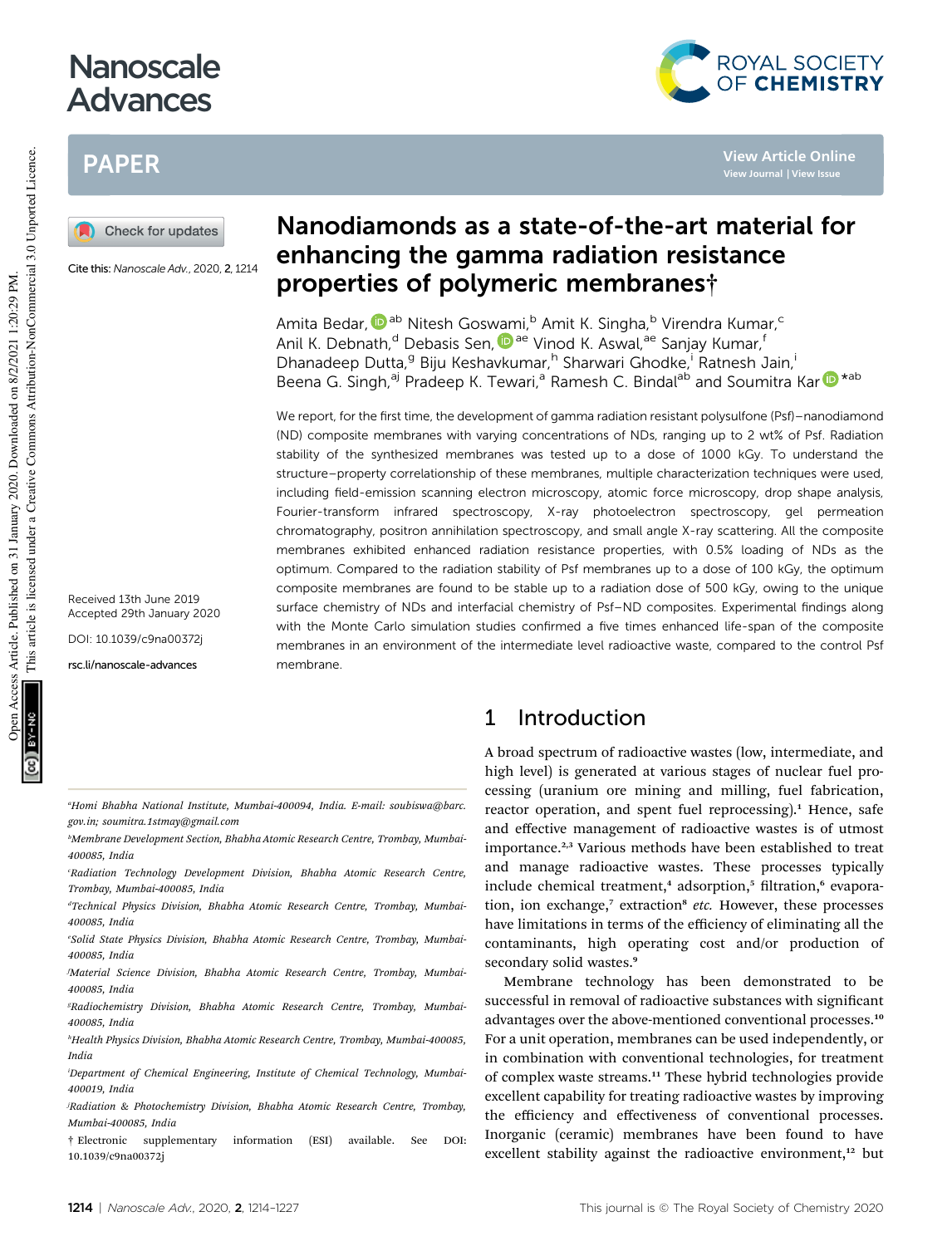their application is limited owing to the difficulty in their fabrication, inherent brittleness, and more importantly, the limitation in fine-tuning the pore sizes.

Polymeric membranes have gained attention due to their higher flexibility, processability, simple pore formation mechanism, tailorable properties, and low cost as well as negligible secondary waste generation.<sup>13</sup> Also, the properties of polymeric membranes can be altered for specific application by functionalization and/or modification of their internal structure (pores/porosity, internal network *etc.*), with enhanced thermal, chemical, and mechanical stability.<sup>14</sup> However, the application of polymeric membranes is limited in the radioactive domain, owing to their low radiation stability.<sup>15</sup>

Though polysulfone (Psf) is regarded as a heat-resistant, high performance engineering thermoplastic, it has gamma radiation stability up to 1000 kGy.<sup>16</sup> It is important to note that polysulfone-based membranes still have reduced radiation stability up to 25 kGy.<sup>17</sup> When exposed to radiation, free radicals induced by gamma-ray irradiation lead to chain scission and/or cross-linking, and change the crosslink density of the polymer matrix.<sup>18</sup> This causes degradation in the performance of the polymeric membranes. Hence, there is extensive interest in establishing new membrane materials that are resistant to gamma radiation.

Since nanomaterials have unique properties such as a high surface area, tunability, low density, high porosity *etc.*, <sup>19</sup> they offer unprecedented opportunities to tailor make membranes with desirable attributes taking into account the targeted applications.<sup>20</sup> In polymer-nano composites, a larger surface-tovolume ratio of nanofillers results in a significant increase in the volume of interphase between nanomaterials and polymers, which makes the properties of the polymer-nano composites different from those of bulk polymers.<sup>21</sup> Among different nanofillers, carbonaceous nanoparticles such as 2D graphene, 1D carbon nanotubes, and 0D nanodiamonds (NDs) are very promising due to their unique combination of properties, such as mechanical strength, chemical stability, electrical conductivity, aspect ratio *etc.*<sup>22</sup> NDs have exceptional mechanical (superior hardness, fracture strength and Young's modulus), chemical (resistance to harsh environments), thermal (high thermal conductivity), electronic (electrical resistivity) and optical properties.<sup>23</sup> Additionally, they are non-toxic (biocompatible), have excellent structural properties (high surface area and tunable surface structures), $24$  and high radiation resistance.<sup>25</sup> Furthermore, their properties can be modified through surface doping,<sup>26</sup> interior doping,<sup>27</sup> introduction of functional groups<sup>28</sup> etc. In line with this, several nanoparticles with surface modification were utilized as additives in the polymer matrix to enhance the properties of membranes, like performance,<sup>29</sup> mechanical properties,<sup>30</sup> thermal properties,<sup>31</sup> anti(bio)fouling properties,<sup>32</sup> antibacterial properties<sup>33</sup> etc.

The confined size of NDs (in all dimensions; zero-dimensional) is favorable in terms of larger loading of particles in the polymeric host matrix relative to the other materials (which have at least one larger dimension; one-dimensional or twodimensional). Hence, they provide a greater interface volume in the polymer–nanomaterial composite matrix. Furthermore, due

to their spherical shape, ND particles do not stack together and do not create bundles (theoretically).<sup>34</sup> NDs provide better dispersion as compared to one-dimensional or two-dimensional nanomaterials.<sup>35</sup> NDs are promising materials, owing to their prosperous surface chemistry and sp<sup>3</sup> hybridization, and show diverse viable chemistries and allow introduction of a variety of surface functional groups on them, and hence they are pronounced as potential nano-filler materials.<sup>36</sup> Several research studies confirm the thermodynamic compatibility of NDs with different polymers<sup>37</sup> and Psf, $38$  in terms of strong mixed-matrix interaction through homogeneous dispersion.

In studies, various polymers were embedded with NDs to observe their effect on mechanical, thermal, tribiological, optical and rheological properties, as well as biocompatibility of polymers. These effects on the properties were identified by their influence on morphology, polymer/ND interface, functionality, and processing conditions. Ayatollahi *et al.* investigated the mechanical and tribological properties of an epoxy/ ND composite.<sup>39</sup> Rheological characteristics of PDMS influenced by NDs were reported by Gavrilov and Voznyakovskii.<sup>40</sup> Effects of NDs on the thermal properties of crosslinked high density polyethylene were established by Roumeli *et al.*<sup>41</sup> The wear performance of PTFE films was enhanced by incorporation of NDs.<sup>42</sup> High refractive index materials were attained by incorporating NDs into polymer matrices.<sup>43</sup> Biocompatibility of PLLA/ND-ODA composites was observed by Zhang *et al.*<sup>44</sup> However, radiation resistant properties of a polymer/ND composite have not been explored in the literature.

Radiolysis of water results in the production of highly reactive species, *e.g.*  $e_{aq}^-$ , HO', H', HO<sub>2</sub>, H<sub>2</sub>O<sub>2</sub>, H<sub>3</sub>O<sup>+</sup>, OH<sup>-</sup>, and H<sub>2</sub>.<sup>45</sup> These can react with Psf chains and create defects in the Psf matrix. Carboxyl and hydroxyl groups present on the surface of NDs could interact with these free radicals and protect the Psf matrix from radiation-induced damage caused by the radiolysed products of water. The possible mechanism of interaction of free radicals with carboxyl and hydroxyl groups is given in eqn  $(1)$ – $(4)$ .

$$
\begin{array}{ccc}\n0 & 0 \\
\parallel & \parallel \\
\hline\n\text{ND} & -\text{CH} + \text{HO}^{\bullet} \rightarrow \text{ND} & -\text{C}-\text{O}^{\bullet} + \text{H}_{2}\text{O} \\
\parallel & & \\
\end{array}
$$

$$
ND-OH + HO' \rightarrow ND-O' + H_2O
$$
 (2)

$$
\begin{array}{ccc}\n\stackrel{\mathsf{OP}}{\parallel} & & \stackrel{\mathsf{OP}}{\parallel} \\
\mathsf{ND} \longrightarrow \mathsf{CH}_3 + \mathsf{H}^{\bullet} \longrightarrow \mathsf{ND} \longrightarrow \mathsf{C}^{\bullet} \longrightarrow \mathsf{CH}_3\n\end{array} (3)
$$

$$
ND-OH + H' \rightarrow ND' + H_2O \tag{4}
$$

In the present work, the unique radiation-resistant properties of NDs have been exploited to develop Psf–ND composite membranes with improved gamma radiation resistant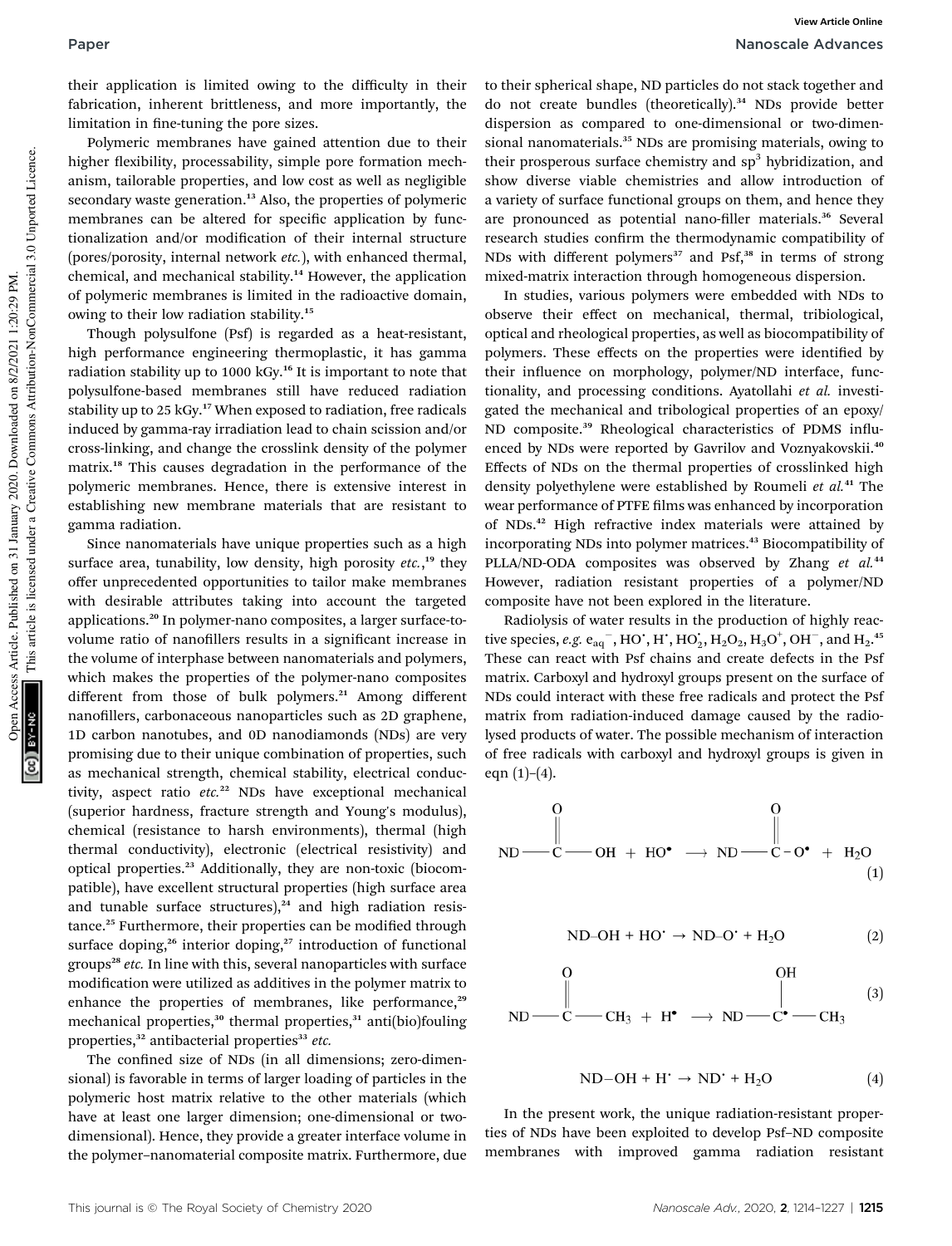#### Nanoscale Advances Paper

behavior, which can have potential applications in radioactive effluent treatment. To the best of our knowledge, this is the first time such a study on enhancing the radiation stability of a polymeric membrane through composite fabrication is being reported. The findings clearly confirmed that Psf-ND composite membranes with 0.5% ND loading can be operated in a radiation environment up to 500 kGy of gamma dose, compared to Psf membranes that have stability up to 100 kGy.

## 2 Materials and methods

### 2.1 Materials

Polysulfone (Psf) was procured from Solvay Specialties India Pvt. Ltd, India. *N*-methyl-2-pyrrolidone (NMP,  $\geq$ 99.5% purity) and polyvinyl pyrrolidone (PVP, K-30; molecular weight: 40 kDa) of AR grade were obtained from SRL Pvt. Ltd, India. The nanodiamond powder (ND, particle size <10 nm, assay  $\geq$ 97%, MW: 12.01 g mol<sup>-1</sup>, density: 3.5 g mL<sup>-1</sup>) and polyethylene oxide (PEO, molecular weight: 100 kDa) were purchased from Sigma-Aldrich.

#### 2.2 Fabrication of membranes

Psf–ND composite membranes were fabricated by a phase inversion technique as shown in Fig. 1. To prepare the dope solution, different weight fractions of NDs (0.1-ND, 0.5-ND, 1- ND, and 2-ND wt% of Psf) were taken as filler materials and dispersed separately in 100 mL NMP by sonication in a sonication bath for 30 minutes. Each of these solutions was then mixed with base polymer Psf (25 g) and additive PVP (7.5 g). The mixed dope solutions were stirred continuously for up to 24 h until a homogeneous casting solution was obtained. Psf–ND composite membranes with a thickness of 200 µm were prepared using an automatic flat-sheet table top casting machine at ambient temperature and gelled in de-mineralized water. The control Psf membrane was prepared without addition of NDs.

#### 2.3 Irradiation of membranes

Fabricated Psf and Psf–ND composite membranes were exposed to 100 (Psf-100, 0.1-ND-100, 0.5-ND-100, 1-ND-100, and 2-ND-100), 500 (Psf-500, 0.1-ND-500, 0.5-ND-500, 1-ND-500, and 2-ND-500), and 1000 kGy (Psf-1000, 0.1-ND-1000, 0.5-ND-1000, 1-ND-1000, and 2-ND-1000) of radiation using a <sup>60</sup>Co source Gamma Chamber GC-5000 (Board of Radiation & Isotope Technology, BRIT, India) with a dose rate of about 1.5 kGy per h (Fricke dosimetry). The individual membranes immersed in demineralized water were sealed in the zip-lock polyethylene bags for irradiation.

### 2.4 Morphological characterization by field emission scanning electron microscopy (FESEM)

The surface and cross-sectional morphology of membranes were observed using a FESEM (AURIGA 4553) at 20 and 5 kV operating voltages, respectively. For this purpose, membranes were made electrically conducting using a sputter coater with a gold–palladium alloy target at a current of 15 mA for 100 seconds.

#### 2.5 Topography analysis by atomic force microscopy (AFM)

The topography of the membrane surface was analyzed using an atomic force microscope (AFM, Model: SOLVER next, NT-MDT, Russia). A small  $(1 \text{ cm}^2)$  dry membrane piece was taken for the AFM analysis and pasted onto the metal substrate. The AFM images were acquired in tapping mode with the aid of a silicon cantilever NSG 10 (NT-MDT, Russia) with a spring constant of 11.8 N  $m^{-1}$  and a resonating frequency of 240 kHz. The imaging was carried out at room temperature and ambient pressure, and the surface roughness of these membranes was obtained using NOVA-P9 software. The effect of ND loading and irradiation dose on the surface roughness of the membrane was examined within a scan range 3  $\mu$ m  $\times$  3  $\mu$ m.



Fig. 1 Schematic representation of the fabrication of Psf–ND composite membranes by a phase inversion technique.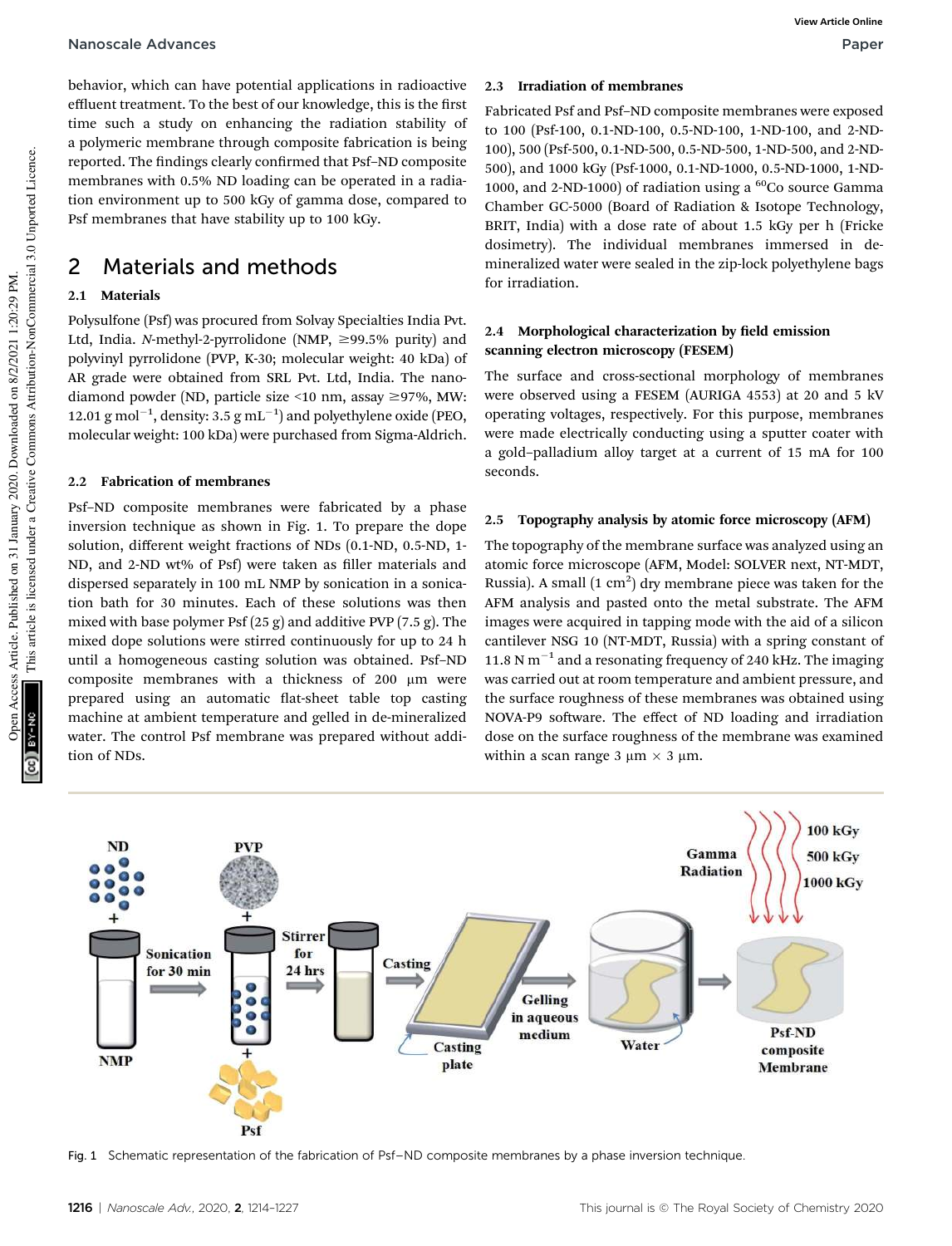#### 2.6 Water contact angle measurements using a drop shape analyzer

The water contact angle at the membrane surface was measured through a KRUSS Advance drop shape analyzer (DSA100, Germany) under ambient conditions. In order to measure the contact angle, a small membrane piece was placed on the glass slide and water was dropped onto the surface of the membrane. The drop was illuminated from one side and a camera at the opposite side records an image of the drop. The drop image was analyzed using KRUSS Advance software. Contact angles in three different regions for each sample were measured and averaged.

### 2.7 Functional group characterization by attenuated total reflectance Fourier-transform infrared spectroscopy (ATR-FTIR)

Vibrational spectra of the membranes were observed through an attenuated total reflectance Fourier-transform infrared spectrometer (ATR-FTIR; IR Affinity-1 spectrometer, Shimadzu, Japan) in single reflectance ATR mode. The results were evaluated and substantiated by taking 50 scans with a 4  $\rm cm^{-1}$  spectral resolution. The surface of the membranes was in contact with the ATR crystal element and a slight pressure was applied using a high pressure clamp (MIRacle) with torque-limited press. The infrared spectrum was recorded in absorbance mode in the range from 400 to 4000  $\rm cm^{-1}$  at room temperature with a radiation penetration depth of 2 mm.

#### 2.8 Elemental composition determination by X-ray photoelectron spectroscopy (XPS)

X-ray photoelectron spectroscopy (XPS) measurements of the air dried membranes were accomplished using a Mg K $\alpha$  (1253.6 eV) source and a DESA-150 electron analyzer (Staib Instruments, Germany). The binding-energy scale was calibrated using the Au-4f $_{7/2}$  line of 84.0 eV. The analyzer was operated at 40 eV pass energy. Pressure in the chamber during analysis was  $\sim$ 7  $\times$  10<sup>-9</sup> Torr. The surface composition  $(C_i)$  and the percentage of C, S, and O were calculated by the binding energy value obtained from the XPS spectrum, using eqn  $(5)$ .<sup>46,47</sup>

$$
C_{\rm i} = \frac{I_{\rm i}/S_{\rm i}}{\sum (I_{\rm j}/S_{\rm j})} \tag{5}
$$

where,  ${\rm i}$  and  ${\rm j}$  are the elements C, S and O. Here  $I_{\rm i}$  is the intensity of the C-1s, S-2p and O-1s peaks determined by the total area under the core level peak (by least-squares fitting of the Gaussian curve).  $S_i$  represents the atomic sensitivity factor with values 0.296, 0.666 and 0.711 for C-1s, S-2p and O-1s peaks, respectively.

#### 2.9 Average molecular weight determination by gel permeation chromatography (GPC)

The average molecular weight of the membrane samples was determined using a GPC system (Malvern 270 dual detector, UK) equipped with a refractive index detector and a light scattering detector ( $\lambda = 670$  nm, consisting of two scattering angles:  $7^{\circ}$  and

90 ) along with T6000M, a general mixed organic column (300  $\times$  8 mm) (Viscotek, Malvern, UK). The detector and column were kept at a temperature of 22 °C. The mobile phase consisted of tetrahydrofuran (SD Fine Chemicals Ltd., India) at a flow rate of 0.5 mL  $min^{-1}$ . The samples were filtered through a PTFE syringe filter with a 0.22  $\mu$ m pore size and a 25 mm diameter (Axiva Sichem Biotech, India). The sample volume injected was  $100 \mu L$ . Both detectors were calibrated with polystyrene standards having a narrow molecular-weight distribution. Data were analyzed using Viscotek OmniSEC 5.12 software.

### 2.10 Free volume estimation by positron annihilation lifetime spectroscopy (PALS)

Positron annihilation lifetime (PAL) of membranes was determined at room temperature using two scintillation detectors (BaF<sub>2</sub>) connected to a fast-fast coincidence system. <sup>22</sup>Na ( $\sim$ 10  $\mu$ Ci) wrapped in thin Kapton foil ( $\sim$ 8  $\mu$ m thick) was used as the positron source which was sandwiched between stacks of polymer films. The source-sample assembly was kept between two Ba $F_2$  detectors. The time resolution of the spectrometer measured with a  ${}^{60}$ Co prompt gamma source in  ${}^{22}$ Na window setting was 250 ps. The time calibration was fixed at 25 ps per channel. The spectrum with approximately  $5 \times 10^6$  counts was acquired for each measurement. The positron lifetime histogram is a multi-exponential decay curve as shown in eqn (6).

$$
F(t) = \sum_{i=1}^{k} \frac{I_i}{\tau_i} e^{-\frac{t}{\tau_i}}
$$
\n
$$
(6)
$$

Here,  $F(t)$  is the number of counts at time *t*, *k* represents the number of exponential decays,  $\tau_i$  and  $I_i$  are the corresponding lifetime and intensity of the *i*<sup>th</sup> component, respectively. The lifetime spectra were fitted to four discrete components with minimum  $\chi^2$  using the PALSfit analysis program.<sup>48</sup>

The third lifetime component within the range of 1.8–1.9 ns corresponds to spin-triplet *ortho*-positronium (*o*-Ps) pick-off annihilation with an electron from the inner surface of the free volume. The fourth component with lifetime in the range of 10– 30 ns corresponds to *o*-Ps annihilation in the intergranular region. The intensity of the third lifetime component is within the range of 14–17%, whereas the intensity of the fourth component is very small  $($ <0.6%). So we will not consider this fourth component for further discussion. The third lifetime component was converted into the average radius (*R*) of the spherical free volume using the following empirical relation from the well-known Tao-Eldrup model (eqn  $(7)$ ).<sup>49,50</sup>

$$
\tau_3 = \frac{1}{2} \bigg[ 1 - \frac{R}{R_0} + \frac{1}{2\pi} \sin \frac{2\pi R}{R_0} \bigg]^{-1} \tag{7}
$$

Here,  $\tau_3$  is the third lifetime component and  $R_0 = R + 0.166$  nm. The relative fractional free volume (*f*) was calculated by eqn (8).

$$
f = \frac{4}{3}\pi R^3 \times I_3 \tag{8}
$$

Here,  $\tau_3$  is the relative intensity (in %) of the third lifetime component  $(\tau_3)$ .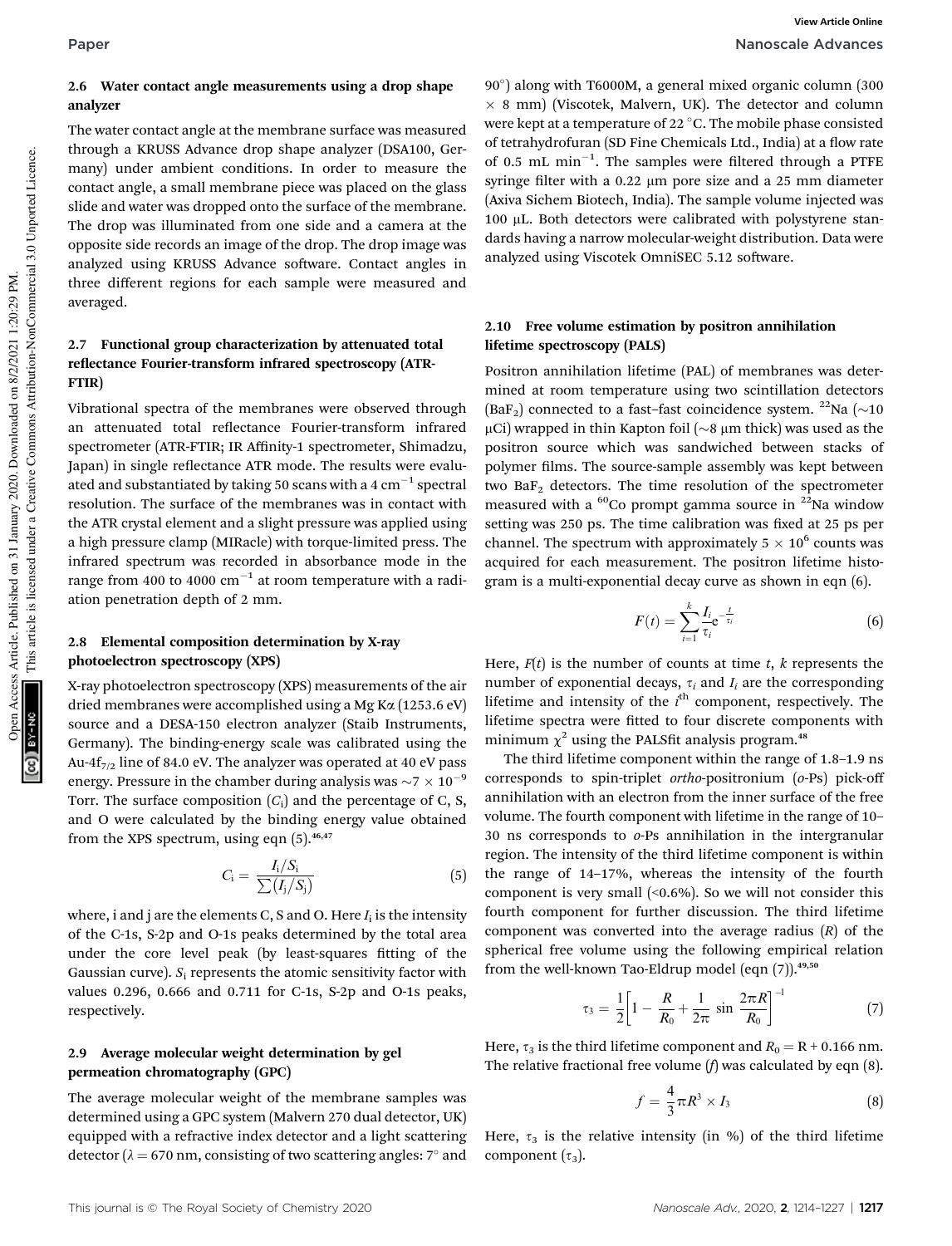### 2.11 Membrane molecular structure interpretation by small angle X-ray scattering (SAXS)

SAXS experiments were performed using a laboratory-based SAXS instrument with Cu K $\alpha$  ( $\lambda = 1.54$  Å) as probing radiation. Radial averaged scattering intensity (*I*(*q*)) was obtained within a wave vector transfer  $(q = 4\pi \sin(\theta)/\lambda)$ , where  $\lambda$  is the wavelength and  $2\theta$  is the scattering angle) range from  $\sim 0.1$  to  $2.5\ \mathrm{nm}^{-1}$ . The sample to detector distance was nearly 1 m. It was found that three cumulative power law scattering contributions could explain fairly well the scattering profile of the Psf membrane. Thus, for the Psf membrane, the model of eqn (9) was used.

$$
I_{\rm Psf}(q) = C_1 q^{-k} + C_2 q^{-m} + C_3 q^{-n} + C_4 \tag{9}
$$

Here  $C_1$ ,  $C_2$ ,  $C_3$ , and  $C_4$  are  $q$  independent constant parameters, and were estimated by fitting this model to the scattering data using a non-linear least squares method. The scattering data from the ND impregnated membranes were analyzed by adding an extra scattering term as shown in eqn (10) and (11).

$$
I_{\text{total}}(q) = I_{\text{Psf}}(q) + I_{\text{ND}}(q) \tag{10}
$$

$$
I_{ND}(q) = C_n \int_0^\infty P(q, r) r^6 D(r) S(q, r) dr \qquad (11)
$$

Here,  $P(q,r)$  represents the form factor of a spherical particle of radius *r*.  $D(r)$  is the particle size distribution and  $S(q,r)$  represents the structural factor of the particles. A fractal like structural factor<sup>51</sup> was considered for the present data.  $D(r)$  was estimated from the scattering profile of the ND powder.  $C_n$  is a *q*-independent constant and is proportional to the product of the number density of the particle and the respective scattering contrast. The particle size distribution of the NDs was calculated from the virgin ND powder (Fig. S-VI†), and the same size distribution was used during the fitting of the SAXS curve for Psf–ND composite membranes.

#### 2.12 Evaluation of the mechanical properties using a universal testing machine (UTM)

A universal testing machine (UTM, Hemetek Techno Instrument, model LRX Plus, India) was used to measure the mechanical properties of the membranes at room temperature and 40–50% relative humidity. Dumbbell shaped specimens of the membranes each of 5 cm length and 0.6 cm width were prepared for analysis. During the analysis, a constant deformation rate of 100 mm  $min^{-1}$  was applied. The NEXYGEN plus software was used to calculate tensile strength (TS) and percent elongation at maximum force for the membrane.

#### 2.13 Permeability measurement of the membranes

The pure water permeability measurements of the membranes were carried out in an ultrafiltration test skid (cross-sectional area  $A = 14.5$  cm<sup>2</sup>) at room temperature and 1 bar transmembrane pressure. Steady state pure water permeability (PWP) was determined by the measurement of permeate flow in terms of liters per square meter per hour (LMH). The PWP

(LMH) through the membrane area  $A(m^2)$  was measured by the volume *V* (L) collected during a time period *T* (h) and illustrated using eqn (12).

$$
PWP = \frac{V}{A \times T}
$$
 (12)

To achieve stabilized performance, membranes were initially placed for compaction for 1 hour in water under standard ultrafiltration test conditions.

#### 2.14 Solute rejection study of the membranes

The membrane samples were placed in an ultrafiltration test skid for cross-flow permeation measurement, with an effective membrane area of 14.5 cm<sup>2</sup>. Polyethylene oxide (PEO, molecular weight: 100 kDa) was used as a solute for the measurement. The PEO solution (200 ppm) was prepared in distilled water by dissolving pre-weighed amounts of PEO. Solute rejection studies were carried out at room temperature and 1 bar transmembrane pressure. The concentration of PEO was determined by measuring the total organic carbon (TOC) content of the samples (in both feed and product) using a TOC analyzer (ANATOC, SGE Analytical Science, Australia). The rejection of PEO (*R*) was calculated using eqn (13).

$$
R(\%) = \frac{C_{\rm f} - C_{\rm p}}{C_{\rm f}} \times 100 \tag{13}
$$

Here,  $C_f$  is the concentration in the feed and  $C_p$  is the concentration in the permeate side.

#### 2.15 Monte Carlo simulation studies for life-cycle assessment of membranes

The dose absorbed by the membranes in the intermediate level radioactive waste environment was calculated using Monte Carlo simulations. The Monte Carlo method involves actual mathematical simulations of transport of particles through the medium using random sampling techniques with the help of high speed computers. This method is considered to be the most accurate method of solving radiation transport problems, which takes care of the complicated and heterogeneous geometries and source emission. The various information such as the energy imparted, fluence, and energy distribution of the radiation can be scored during the transport. A validated Fluka  $(FLUKA2011.2x-3)^{52,53}$  code was used for this purpose. The FLUKA code can simulate the propagation and interaction of photons of energies from 1 keV to thousands of TeV in very complex geometries, modeled using the Combinatorial Geometry (CG) package.

A Psf membrane of a cross sectional area of 1  $m<sup>2</sup>$  with a thickness of 150  $\mu$ m and a density of 1.02 g cm<sup>-3</sup> was dipped in a radioactive effluent cylindrical column. The modeled geometry is shown in Fig. 2. As a close approximation to the reality, it is assumed that the radioactive effluent contains 50% of Cs-137 and Sr/Y-90 radionuclides each. The emission particulars of these radionuclides are shown in Table 1. The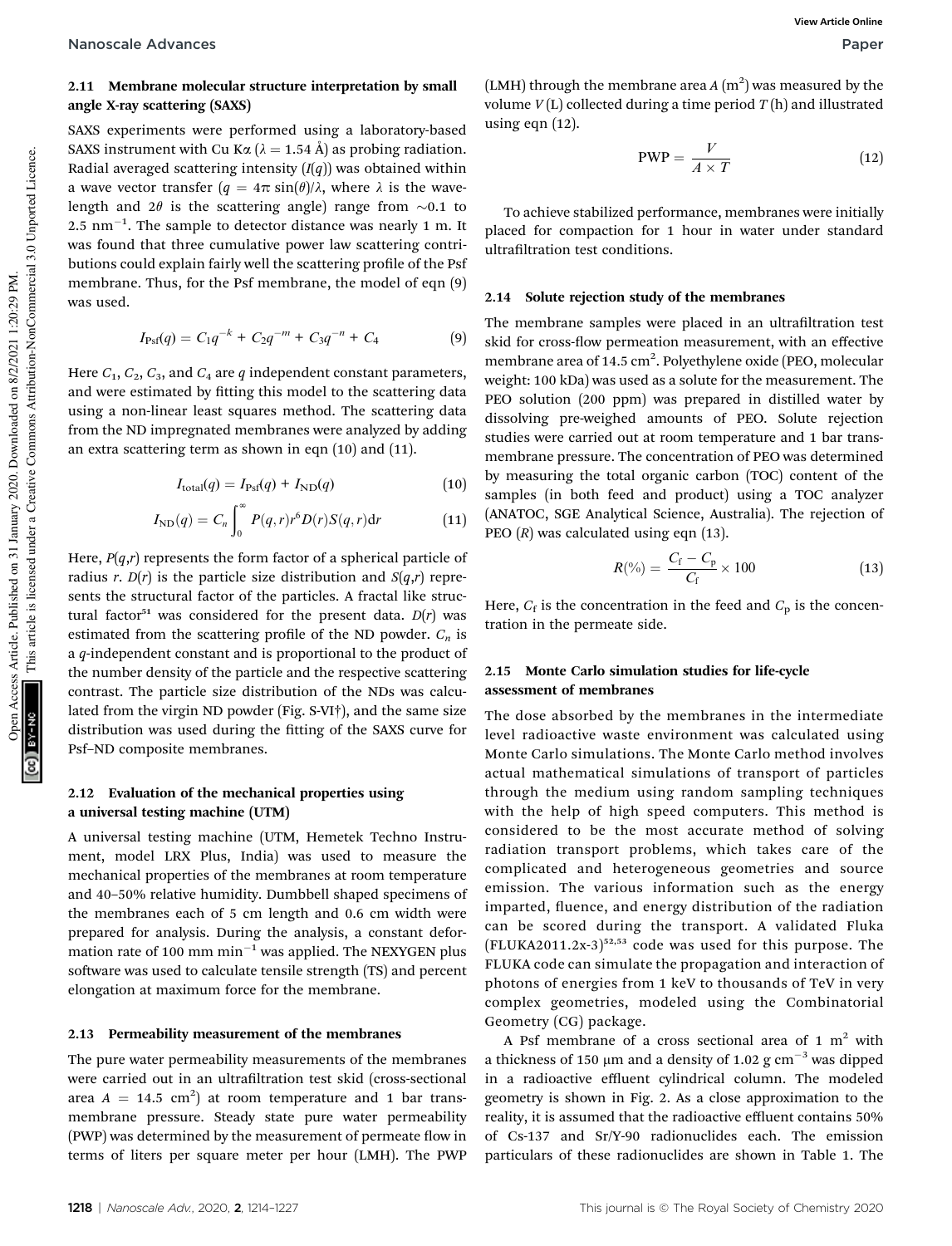

Fig. 2 Monte Carlo simulated geometry for membrane performance in the liquid radioactive waste environment.

Table 1 The energy emission from radionuclides

| Radionuclide | Emission | Energy (MeV)  | Yield% |  |
|--------------|----------|---------------|--------|--|
| $Cs-137$     | Gamma    | 0.662         | 85.1   |  |
| $Sr/Y-90$    | Beta     | $0.546$ (max) | 100    |  |
|              | Beta     | $2.284$ (max) | 100    |  |

length of the effluent column used for simulations is 100 cm and 2 cm for gamma and beta radiation, respectively. The beta spectrum used for calculations is taken from the RAdiation Dose Assessment Resource (RADAR). The energy absorbed by the membrane was scored when the radiation was emitted uniformly from the cylindrical volume of effluent isotropically. The dose absorbed by the membrane enclosed by the liquid radioactive effluent is obtained using USRBIN region based scoring.

## 3 Results and discussion

#### 3.1 Membrane surface morphology and topography studies

Surface and cross-sectional morphology of the membranes, as observed using a FESEM, is shown in Fig. 3 and 4, respectively, for different ND concentrations and irradiation doses. The top surface morphology of the control Psf and the Psf–ND composite membranes is indistinguishable, except for the presence of NDs on the composite systems, as shown in Fig. 3. The ND particles are homogeneously distributed on the composite membrane surface. However, with increased loading of NDs, the proportion of ND particles has increased on the top surface of the membrane, leading to agglomeration at 1% ND loading (Fig.  $3(c)$ , (f) and (i)). The fingering has been observed in all the membranes, as clearly seen in Fig. 4, which is a characteristic of membranes synthesized by a nonsolvent-induced phase inversion technique.<sup>54</sup> The cross-sectional images of the composite membranes show the presence of NDs in the bulk of the membrane matrix, offering mechanical strength to the membrane,<sup>55</sup> as discussed later in Section 3.4 of the mechanical properties of the membranes. The FESEM images (insets of Fig. 4(a)–(c)) reveal that an increase in ND loading results in a decrease in pore density and an increase in the pore size. This can be explained by the delay in exchange between the solvent and water during phase inversion due to the increased viscosity of dope solution by added ND nanoparticles.<sup>56</sup> With radiation exposure, different phenomena like pore closure, pore merger and pore splitting<sup>57</sup> are observed because of cross linking and chain scissioning,<sup>58</sup> as shown in Fig. 4. With an increase in the



Fig. 3 SEM images of the top surface of the membranes with and without NDs: (a–c) unirradiated (UR) membranes, (a) Psf, (b) 0.5-ND, and (c) 1- ND; (d–f) exposure to a 500 kGy radiation dose, (d) Psf-500, (e) 0.5-ND-500, and (f) 1-ND-500; (g–i) exposure to a 1000 kGy radiation dose, (g) Psf-1000, (h) 0.5-ND-1000, and (i) 1-ND-1000.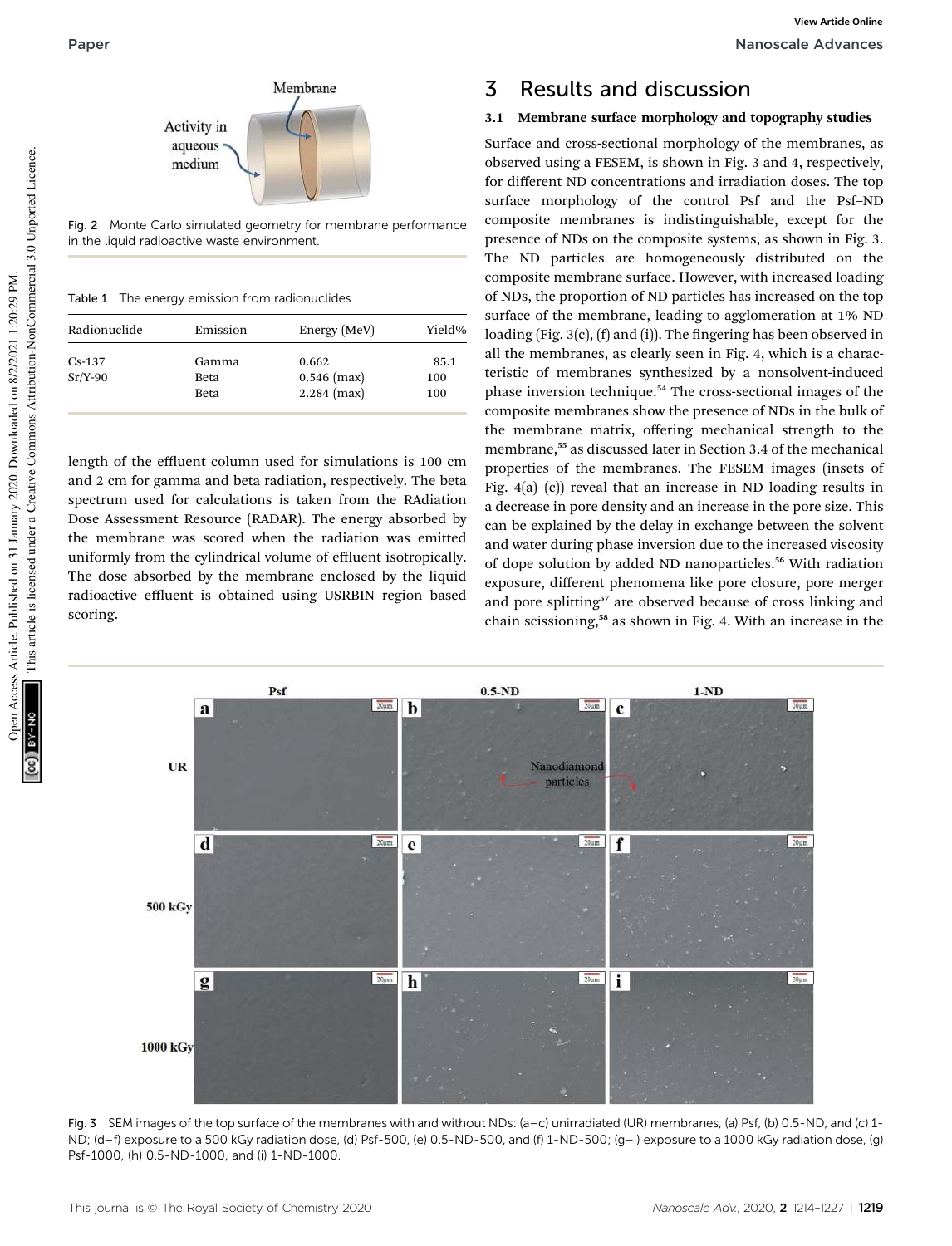

Fig. 4 SEM images of the cross-section of the membrane with and without NDs: (a–c) unirradiated (UR) membranes, (a) Psf, (b) 0.5-ND, and (c) 1-ND; (d–f) exposure to a 500 kGy radiation dose, (d) Psf-500, (e) 0.5-ND-500, and (f) 1-ND-500; (g–i) exposure to a 1000 kGy radiation dose, (g) Psf-1000, (h) 0.5-ND, and (i) 1-ND-1000. Inset in the images shows the pores in the respective membranes.

radiation dose, the Psf membranes showed signicant pore closure, leading to a reduction in pore density, as shown in Fig. 4(a), (d) and (g). However, on exposure to radiation, for the composite membranes, 0.5-ND and 1-ND, pore splitting and pore merger phenomena occur statistically, but simultaneously, leading to an overall reduction in pore density of membranes, as shown in Fig.  $4(e)$ , (f) and (i). A similar finding has been observed in SAXS studies as shown in Fig. 11. The reduced pore density of composite membranes resulted in reduced permeability, as discussed later (Fig. 13). Interestingly, membrane 0.5- ND shows comparatively less changes with radiation in porosity. The SEM studies clearly indicate that the presence of NDs has got a profound positive implication on the structure and morphology of the composite membranes, and the effects are more pronounced in the presence of gamma radiation.

The root mean square (RMS) roughness of the membranes, obtained from AFM studies, is shown in Fig. 5. The RMS roughness of the control Psf membrane was found to be 2.02 nm. The surface roughness increases with the ND loading and a RMS roughness value of 3.20 nm was obtained for 2% loading. This is due to interfacial defects created between the NDs and the Psf matrix (as observed by PALS analysis shown in Fig. 10). The surface roughness of membranes increases with radiation dose due to deterioration of the membrane structure, which results in a rough topography. Psf membranes undergo chain scissioning and crosslinking phenomena, which increase the surface roughness even at a 100 kGy radiation dose. For Psf–ND composite membranes, the change in roughness is not significant up to a radiation dose of 100 kGy,

while an appreciable change was observed for radiation doses of 500 and 1000 kGy, which leads to an increase in surface roughness up to 4.6 nm (2-ND-500) and 5.2 nm (2-ND-1000). Up to a radiation dose of 100 kGy, the presence of NDs prevents the Psf membrane matrix from the effect of gamma-radiation. On the other hand, beyond a 500 kGy radiation dose the chain scissioning and crosslinking phenomena deteriorate the Psf membrane matrix, as evident from the surface roughness values (maximum of 76.2% increase for 0.5-ND-1000). These findings indicate that least deterioration of the membrane structure has occurred at 2% loading, with 60.3% increase in the roughness value (2-ND-1000). The chain scissioning and cross-linking phenomena of the polymer (polysulfone) chains lead to the creation of defects (which is statistical in nature) in the host membrane matrix, which is related to the decomposition of the Psf backbone. With an increase in the radiation dose, the extent of decomposition of the polymer backbone, and in turn the defects in the membrane matrix, increases, which is reflected in the increase in surface roughness values of the membrane surface. The AFM results demonstrate that the control Psf membrane surface starts deteriorating even at a 100 kGy radiation dose, while Psf–ND composite membranes showed significant changes in surface roughness only after a 500 kGy radiation dose.

#### 3.2 Physico-chemical properties of the membranes

The water contact angle studies were carried out to determine the hydrophilicity/hydrophobicity of membranes, as shown in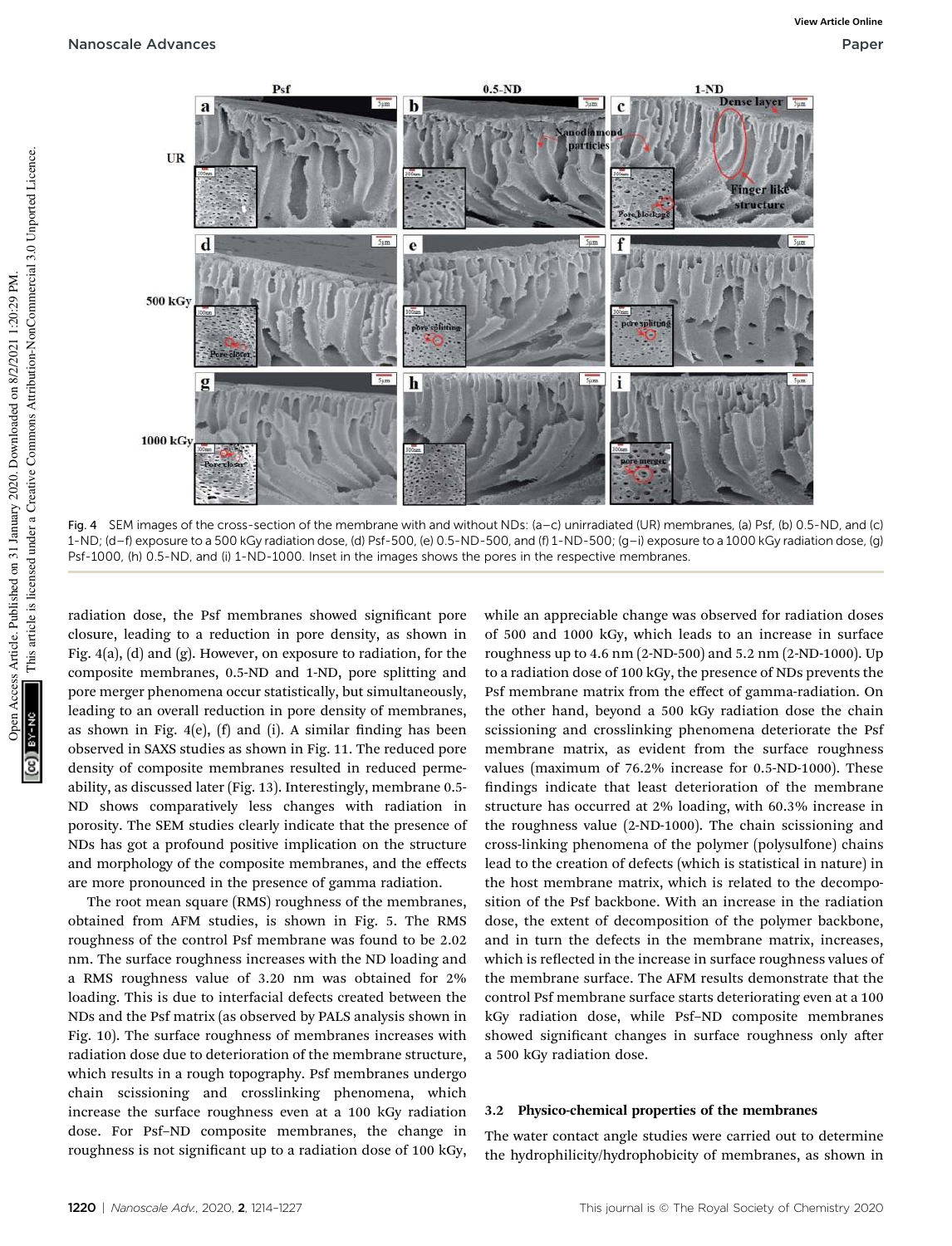

Fig. 5 Variations of RMS roughness of membranes at different loadings of NDs and radiation dose.

Fig. 6. The water contact angle of the control Psf membrane was found to be  $80^\circ$ , which decreases with loadings of NDs (74.2 $^\circ$  for 0.1-ND and  $70.2^{\circ}$  for 0.5-ND) because of the enhanced surface hydrophilicity due to the presence of hydrophilic (hydroxyl and carboxyl) groups of NDs (observed in the FTIR spectra shown in Fig. 7).<sup>59</sup> However, beyond 0.5% loading, the contact angle increases (75.4 $\textdegree$  for 1-ND and 76.1 $\textdegree$  for 2-ND), which could be the result of less physical interaction of NDs with the Psf matrix due to aggregation. The contact angle values of the membranes irradiated up to 1000 kGy remained almost similar, and in line with the trend observed for the unirradiated (UR) membranes, with the 2% loaded one being the exception. At a 100 kGy radiation dose, a significant change of the contact angle has been observed only in the case of the control Psf membrane due to enhancement of hydrophilicity because of the increase in surface roughness (as reflected in the surface roughness values,



Fig. 6 Variation of the water contact angle at the membrane surface with the loading of NDs in the membrane matrix, before and after irradiation.

Fig. 5). At a 500 kGy radiation dose the contact angle decreases, which is due to pore splitting, increasing the pore density and thus the hydrophilicity. Almost similar values of contact angles, 72 , 71.2 , and 76.2 , in the cases of 0.1-ND-1000, 0.5-ND-1000, and 1-ND-1000 membranes, respectively, with their unirradiated counterparts (70.2 $^{\circ}$  and 75.4 $^{\circ}$ ), is one important observation to be made here. However, the dip in the contact angle values of the irradiated membranes at 2% ND loading is due to the agglomeration of NDs at a high concentration. The less interaction between NDs and the polymer at 2% loading could be responsible for having a similar trend in the contact angle values of 2-ND membranes to that of the control Psf membrane.

The ATR-FTIR spectra, as shown in Fig. 7, exhibit a significant absorption band around 834  $cm^{-1}$  (C-H stretching of the aromatic ring of Psf), 1014  $cm^{-1}$  (symmetric O=S=O stretching of the sulfone group), 1080 and 1105  $cm^{-1}$  (aromatic ring vibrations), 1149  $\text{cm}^{-1}$  (symmetric O=S=O stretching of the sulfone group), 1168  $cm^{-1}$  (asymmetric O=S=O stretching of the sulfone group), 1238  $\mathrm{cm}^{-1}$  (asymmetric C-O-C stretching of the aryl ether group), 1293 and 1322  $\rm cm^{-1}$  (asymmetric O=S= O stretching of the sulfone group), 1364  $cm^{-1}$  (symmetric C-H bending deformation of the methyl group),  $1411 \text{ cm}^{-1}$  (asymmetric C–H bending deformation of the methyl group), 1487 and 1586  $\mathrm{cm}^{-1}$  (aromatic C=C stretching), 2873 and 2968  $\mathrm{cm}^{-1}$ (asymmetric and symmetric C–H stretching vibrations include the complete methyl group), and 3440  $\text{cm}^{-1}$  (O-H stretching vibrations). The FTIR spectra of the pure ND powder show major absorption bands around 3410  $cm^{-1}$  (O-H stretching vibrations), 2359  $\mathrm{cm}^{-1}$  (absorption vibrations of CO<sub>2</sub>), 1647  $\text{cm}^{-1}$  (C=O stretching of the carboxyl groups), and 1100  $\text{cm}^{-1}$ (C–O stretching vibrations of the –COOH groups). This validates the presence of carboxyl and hydroxyl functional groups on the surface of NDs. The hydroxyl and carboxyl groups present over NDs are responsible for scavenging the secondary free radicals generated during radiolysis of water, which in turn protects the composite membranes leading to an enhanced life-span in a radioactive environment. This finding has also been corroborated with our in-house data for radiation stability of composite membranes with carboxyl-functionalised NDs (being considered for publication elsewhere). No shift in the characteristic absorption bands of Psf–ND composite membranes indicates the fact that impregnation of NDs in the control Psf matrix does not affect the internal molecular structure of membranes. The characteristic band of NDs at 2359  $\text{cm}^{-1}$ shows the physical presence of NDs, whose intensity increases with loading of NDs, as seen in Fig. 7.

The XPS spectra of the C-1s peak of the membranes, as shown in Fig. 8, exhibit a binding energy peak for the C–C bond around 284.9 eV, for the C–OH bond around 286.3 eV, and for the C $=$ O bond around 287.5 eV. The XPS spectra of S-2p and O-1s peaks of the membranes are shown in Fig. S-II and S-III,† respectively. No shift in the XPS peaks of the bonds confirms that there is no chemical interaction between the NDs and Psf, even at an increased loading of NDs, indicating only physical entrapment of nanomaterials in the membrane matrix. The absence of additional peaks in the membrane samples exposed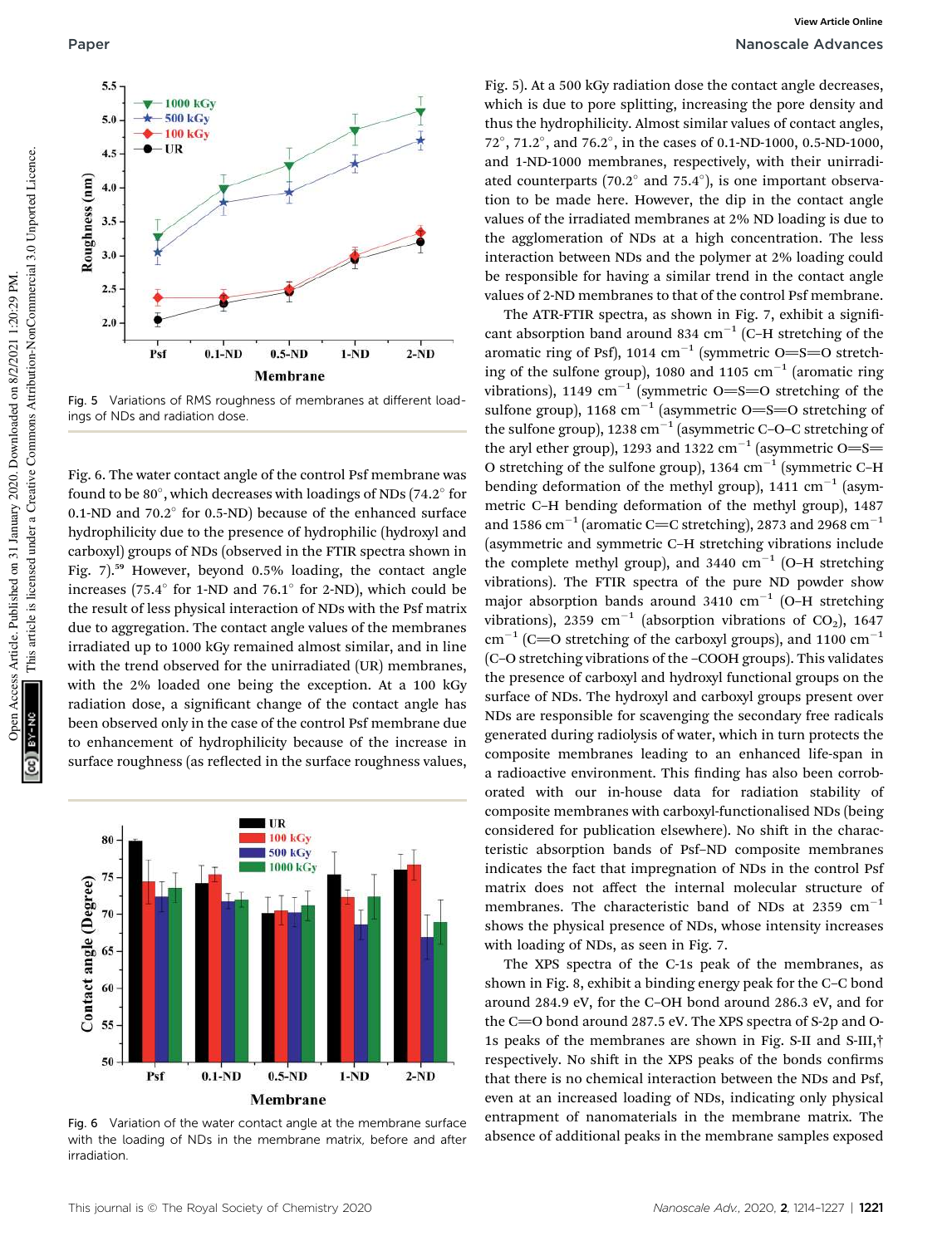

Fig. 7 ATR-FTIR spectrum of the unirradiated control Psf and Psf-ND composite membranes



to gamma irradiation confirms no adduct formation with irradiation (Fig. S-IV†).

As seen in Table 2, the atom ratio of carbon to sulfur (C/S) was found to be increasing with the loading of NDs, owing to the increase in the concentration of carbon resulting from ND addition. Also, the ratio of C/S was found to be increasing with radiation dose for both the control Psf and the composite membranes, which is mainly attributable to the elimination of the sulfone group with irradiation due to chain scissioning.<sup>18,54</sup> It is interesting to see that the increase in the C/S ratio from 20.9 for 0.5-ND to 26.5 for 0.5-ND-1000 was minimal in the case of

Table 2 The carbon to sulfur atom ratio (C/S) obtained from XPS: for different concentrations of NDs in the membrane at different doses of gamma radiation

| C/S                |            |          |          |        |        |  |
|--------------------|------------|----------|----------|--------|--------|--|
| Radiation dose     | <b>Psf</b> | $0.1-ND$ | $0.5-ND$ | $1-ND$ | $2-ND$ |  |
| UR                 | 20.6       | 20.7     | 20.9     | 22.7   | 25.3   |  |
| $100 \text{ kGy}$  | 21.1       | 21.4     | 21.2     | 28.7   | 30.9   |  |
| 500 kGy            | 29.1       | 23.4     | 21.4     | 35.5   | 43.2   |  |
| $1000 \text{ kGy}$ | 38.8       | 47.6     | 26.5     | 42.1   | 53.4   |  |

a membrane with 0.5% loading of NDs, indicating this membrane to be the most radiation resistant amongst all the composites. The results indicate that a better interaction of the polymeric chain with the NDs exists at an optimum loading of NDs, which is 0.5%. At loadings lower than 0.5, the concentration of NDs in the polymeric host matrix is not reasonable enough to bring about the significant interfacial interactions, whereas, at loadings beyond 0.5% (that is for 1-ND & 2-ND membranes), the agglomeration of NDs and interfacial defects lead to a reduced interaction between the inter- and intrapolymeric chains.

The weighted average molecular weight  $(M_w)$  values of the un(irradiated) Psf and composite membranes are shown in Fig. 9. At a gamma radiation dose of 100 kGy, there is no significant change observed in terms of  $M_{\rm w}$ , as compared to their unirradiated counterparts. At a 500 kGy irradiation dose, *M*<sup>w</sup> decreased by 25.6, 2.6 and 16.7% for Psf-500, 0.1-ND-500 and 2-ND-500 membranes, respectively, compared to their unirradiated counterparts. This is because the chain-scission of the Psf chain dominates, which leads to a reduction in the molecular weight.17,60 The 0.5-ND-500 and 1-ND-500 membranes show a negligible increase (*i.e.*, 1.4 and 8.1%, respectively) compared to their unirradiated counterparts,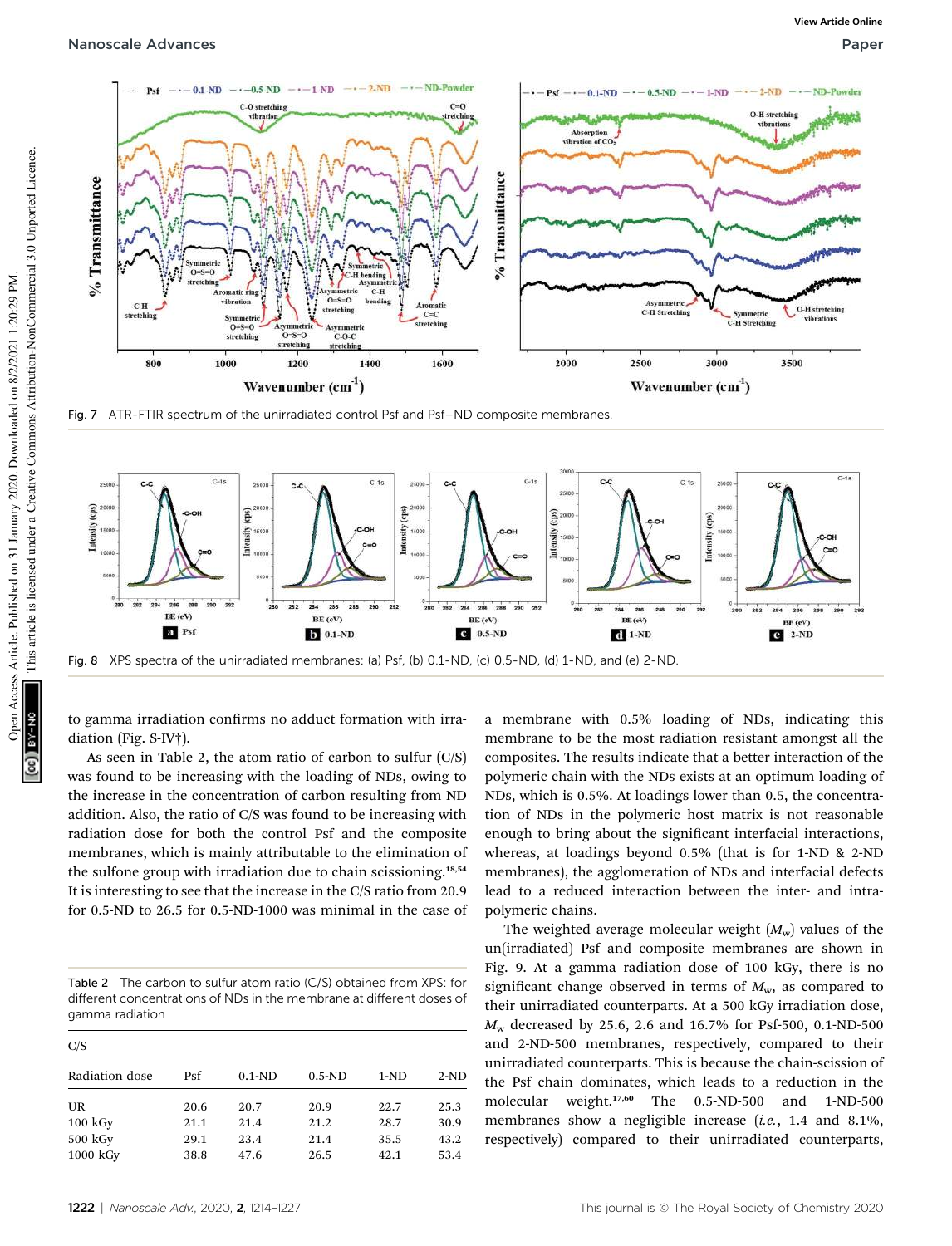

Fig. 9 Weighted average molecular weight obtained from gel permeation chromatography of the membranes: with the variation of ND loading and radiation dose.

might be due to the dominant crosslinking of Psf chains. The extent of change in  $M_w$  of 0.1-ND, 0.5-ND, and 1-ND membranes is much less up to a 500 kGy radiation dose, compared to their unirradiated counterparts. This reveals the least effect of chain scissioning in the case of 0.5-ND and 1-ND membranes. It is important to note that the polydispersity index (PI is the ratio of the weighted average to the number average molecular weight of a polymer) of the unirradiated membranes (control Psf and composite membranes) is found in the range of  $2$  to  $2.5$ . After a 1000 kGy of radiation dose, the PI for Psf membranes reached  $\sim$ 3.8, while it varied in the range of 2.3 to 3.1 for the Psf–ND composite membranes, with an optimum value of  $\sim$ 2.3 for the 0.5-ND membrane. Higher PI values for the Psf membrane indicate the pronounced effect of chain scissioning in the control matrix at a 1000 kGy of radiation dose, while the stability of the Psf–ND composite membranes is restored in the radiation environment.

#### 3.3 Internal structure of the membrane matrix

The free volume in the membrane matrix was investigated with the help of positron annihilation lifetime spectroscopy  $(PALS)^{61}$ and the results are shown in Fig. 10. There is an increase from 960 (Psf) to 1270 (0.1-ND) in the relative fractional free volume after impregnation of NDs in the membrane matrix. This is due to the formation of an interfacial free volume at the interface on nanodiamond particles and the polymer matrix in the composite membranes.<sup>62</sup> The interfacial free volume initially increases with the ND loading (up to 1373 for the 0.5-ND membrane), due to an increase in the number density of particles. However, a further increase in the ND loading (beyond 0.5%) leads to agglomeration of the ND particles resulting in the reduction of the overall interfacial free volume, and hence a reduction in the relative fractional free volume (1254 and 1158 for 1-ND and 2-ND membranes, respectively). On exposure to radiation up to 1000 kGy, there is an increase in the relative fractional free volume by 35.2, 8, 8.9, 8.2, and 9.3% for Psf-1000,



Fig. 10 Variation of the relative fractional free volume with loading of NDs in the membrane matrix and radiation dose obtained from PALS.

0.1-ND-1000, 0.5-ND-1000, 1-ND-1000, and 2-ND-1000 membranes, respectively, due to the defects created in the membrane matrix as a result of structural rearrangement of polymer chains. The extent of change in the relative fractional free volume is less in the case of ND impregnated membranes as compared to that of Psf membranes. Hence, Psf–ND composite membranes are structurally more radiation resistant at all reported loadings.

Structural evolution as probed by small angle X-ray scattering (SAXS) analysis is shown in Fig. 11. The increased relative number density with an increase in the ND loading confirms an even distribution of the NDs in the membrane matrix. On the other hand, the relative scattering contrast is found to be decreasing with the radiation dose, which is due to the reduction in pore density. This is because of the pore-closure and pore merger phenomenon, as observed in SEM images (inset of Fig. 4). The value of relative "number density  $\times$  contrast" has been calculated by taking Psf membranes as a reference. After irradiation, the variation in relative contrast increases with increasing ND loading with respect to Psf membranes. This indicates that after irradiation the reduction in pore density is more pronounced at higher loadings of NDs.

#### 3.4 Mechanical properties of the membrane

The UTM analysis (Fig. 12(a)) shows that the tensile strength of the Psf membrane is 3.07 MPa, which remained almost the same  $(3.11 \text{ MPa})$  after impregnating  $0.1\%$  ND  $(0.1-ND)$ . A further increase in ND loading up to 0.5% reduced the tensile strength to 2.88 MPa, as the hard ND is expected to introduce rigidity between the polymer chains. A further increase in the concentration of NDs in the composite membrane enhances its tensile strength to 3.25 and 3.36 MPa for 1-ND and 2-ND membranes, respectively, which may be due to the reduced physical interaction between the NDs and polymeric chains at higher loadings, owing to the agglomeration.<sup>63</sup> The percentage elongation at maximum force of the unirradiated membranes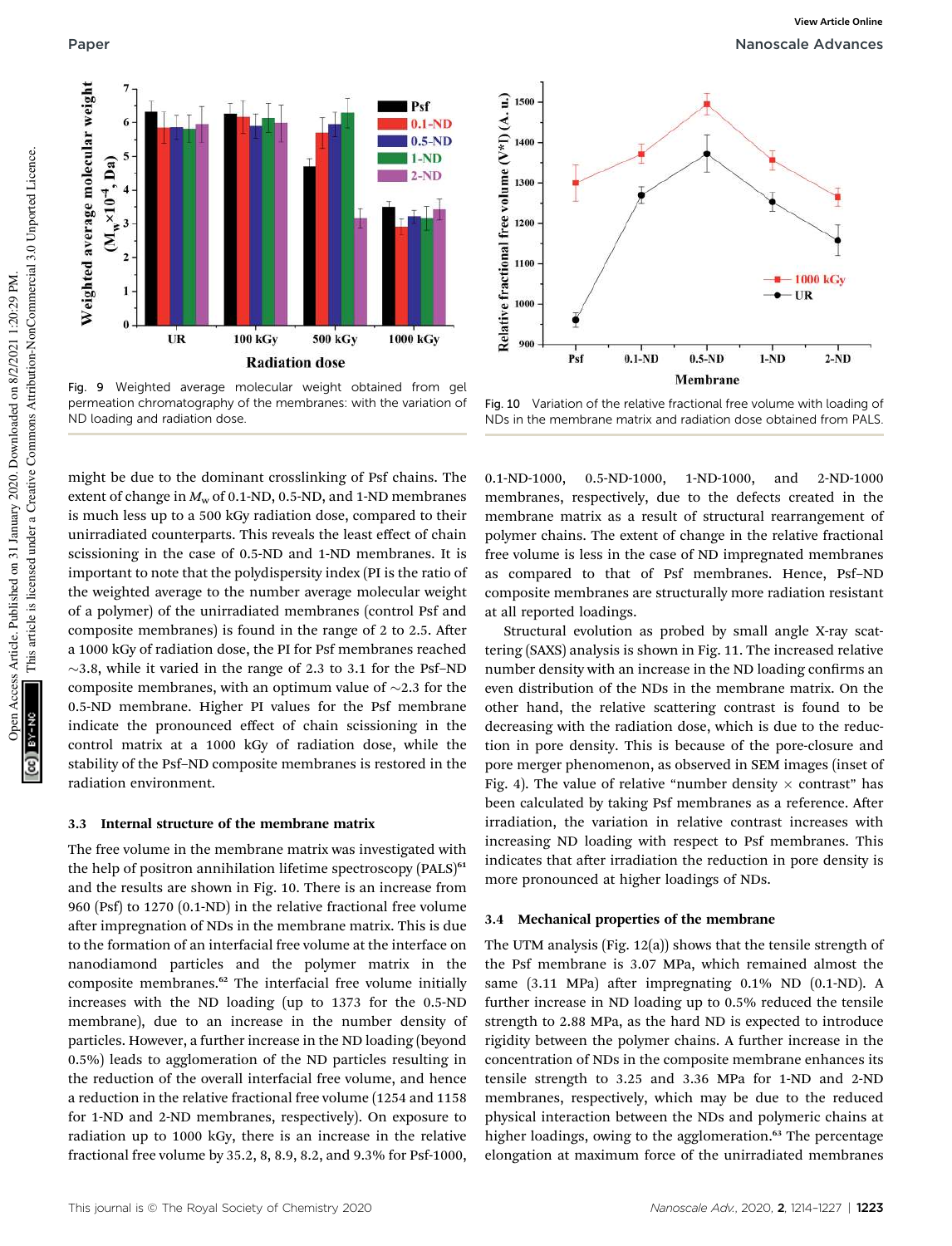Nanoscale Advances Paper



Fig. 11 Variation of relative "number density  $\times$  contrast" of the membrane matrix obtained from SAXS with the loading of NDs at different radiation doses.

decreases from 14.2 (for Psf membranes) to 13, 9.1, and 12.7% for 0.1-ND, 0.5-ND, and 1-ND membranes, respectively (Fig. 12(b)), owing to the impregnation of nanomaterials onto the porous polymeric host matrix, which in turn reduces the ductility of the membranes. The lowest percentage elongation for the 0.5-ND membrane is due to the rigidity introduced by the NDs in remaining homogeneously distributed in the membrane matrix up to a loading of 0.5%. However, with further loading beyond 0.5%, the agglomeration of ND particles essentially nullifies the effect of ND impregnation on the Psf host matrix, leading to an increase in the percentage elongation. These findings are well in agreement with the distribution of ND particles in the polymer host matrix, as observed in SAXS

studies (Fig. 10). No significant changes were observed in tensile strength and percentage elongation upto a 100 kGy radiation dose.

Further irradiation of the membranes leads to the degradation in terms of chain scissioning of polymer chains and hence a reduction in the tensile strength. At 500 kGy irradiation, membranes show 17.5, 9, 1.4, 12.6, and 6.7% reduction in tensile strength for Psf-500, 0.1-ND-500, 0.5-ND-500, 1-ND-500, & 2-ND-500 ND loaded membranes, compared to their unirradiated counterparts. Interestingly, a negligible change in tensile strength  $(1.4\%)$  confirms the stability of the 0.5-ND membrane up to 500 kGy of radiation dose, which indicates that a 0.5% loading of NDs is capable of protecting the Psf host matrix from extensive chain scissioning, while being responsible for scavenging of the radiolysed products (free radicals) of water. This is also corroborated in GPC studies (Fig. 9). Furthermore, at 1000 kGy irradiation, the Psf membrane (Psf-1000) shows 16.6% reduction in tensile strength as compared to the unirradiated membrane (Psf). The membranes impregnated with NDs show 12.2, 0.7%, 20.9%, and 18.2% reduction in tensile strength at 1000 kGy for 0.1-ND-1000, 0.5-ND-1000, 1-ND-1000 and 2-ND-1000 membranes, respectively, compared to their unirradiated counterparts. This shows that the membrane with 0.5% loading of NDs restores its mechanical properties even after exposed to 1000 kGy radiation.

The percentage elongation at maximum force decreases with a higher radiation dose,<sup>64</sup> as the chain scissioning of polymer reduces the ductility of the membranes. At 500 kGy irradiation, a reduction in percentage elongation by 62.8, 46.7, 23.6, and 34.3% was observed for Psf-500, 0.1-ND-500, 1-ND-500 and 2- ND-500 membranes, respectively, compared to their unirradiated counterparts. However, the membrane with 0.5% loading has not shown any significant change. This confirms that the Psf–ND composite membranes are stable up to 500 kGy of radiation dose, compared to Psf membranes, with the 0.5-ND



Fig. 12 Mechanical properties of membranes with the loading of NDs in the membrane matrix and gamma radiation dose: (a) variations in the tensile strength with loading of NDs into the membrane matrix and radiation dose; (b) changes in the percentage elongation at break of the membranes at maximum force with the loading of NDs and the radiation dose.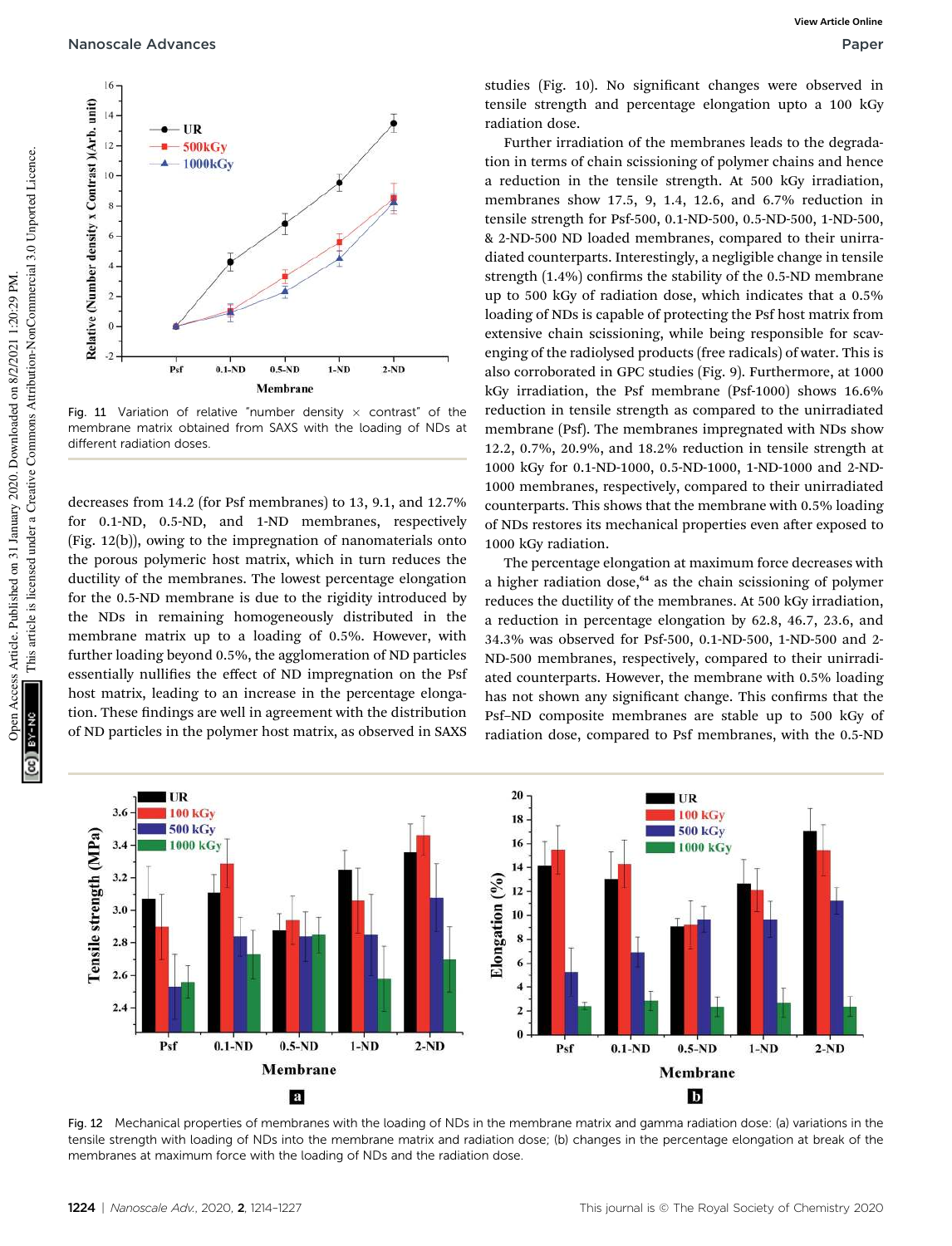membrane being the most stable composite membrane (a similar trend has been observed for tensile strength). Further irradiation up to 1000 kGy shows a significant reduction in the percentage elongation by 83%, 78%, 74%, 78.8%, and 86% for Psf-1000, 0.1-ND-1000, 0.5-ND-1000, 1-ND-1000 and 2-ND-1000 membranes, respectively, compared to their unirradiated counterparts. Thus, ductility of the membranes is lost and they become brittle at an irradiation dose of 1000 kGy, making the membranes unusable.

#### 3.5 Performance study of the membranes

The permeability offered by the composite membranes shows around 32, 38.5, 44.9 and 61.5% enhancement with the 0.1, 0.5, 1, and 2% impregnation of NDs, respectively, in the Psf matrix, compared to the control Psf membrane, as shown in Fig. 13(a). The increase in permeability is attributed to the increase in surface hydrophilicity due to the presence of hydroxyl functional groups of NDs (as verified by water contact angle Fig.  $6$ ). As membranes were exposed to gamma radiation, simultaneous chain scissioning and cross linking events take place in the polymer chains. As a result, the internal structure of the membrane gets altered leading to pore closure, pore merger, pore splitting, creation of defects, *etc.* When membranes were exposed to 100 kGy of gamma radiation, Psf–ND composite membranes did not show any observable changes in permeability, while a slight reduction (9%) in permeability has been observed for the control Psf membrane. This is attributed to the reduction of free volume (pore closure, reduction in pore density) within the polymer matrix. At 500 kGy of radiation dose, a further reduction in pore density and porosity decreases the permeabilty, as a result of radiation dose (as verified by the SAXS results in Fig. 11). The reduction in permeability of membranes exposed to up to a 1000 kGy radiation dose is due to excessive pore closure, as evident in the FESEM images (Fig. 4)

and SAXS analysis (Fig. 11). Permeability of the control Psf membrane reduces by 23% on exposure to 1000 kGy of radiation dose (Psf-1000). At 1000 kGy, the changes in permeability of Psf– ND composite membranes are 41.7, 31.4, 41.6, and 42.8% for 0.1-ND-1000, 0.5-ND-1000, 1-ND-1000 and 2-ND-1000 membranes, respectively, compared to their unirradiated counterparts. The trend of permeability with radiation dose indicates that the 0.5-ND membrane is the most stable one in terms of restoration of performance subsequent to radiation exposure.

The solute rejection attributes of the Psf–ND composite membranes remain unaffected with ND loading, with PEO  $(M<sub>w</sub>)$  $= 100$  kDa) rejection in the range of 94.63% (for Psf membranes) to 99.11% (for 2% ND loaded membranes), as shown in Fig. 13(b). This indicates the absence of defects in the composite membranes because of ND impregnation. The rejection rate increases from 94.63 to 96.5% with increasing loading of NDs (from 0.1 to 1%). Further higher loading of NDs (2-ND membrane) contributes to a higher rejection of up to 99.11%, which is due to blockage of the pores. Membranes exposed to 100 kGy of radiation do not show much variation in terms of the rejection rate which varies from 92–94%. For membranes irradiated up to 1000 kGy, the solute rejection was found to be 82, 86.2, 80, 90.7 and 80% for Psf-1000, 0.1-ND-1000, 0.5-ND-1000, 1-ND-1000 and 2-ND-1000 membranes, respectively. Considering the permeability and solute rejection capability, the 0.5–1% ND impregnated membranes were found to be promising.

### 3.6 Life-span analysis of membranes using Monte Carlo simulation studies

An intermediate level liquid radioactive waste (ILLRW) stream has a maximum activity of 1 Ci  $L^{-1}$ .<sup>65</sup> The radiation dose rate offered by this stream, as determined by Monte Carlo



Fig. 13 Performance of the control Psf and Psf–ND composite membranes with loading of NDs and radiation dose: (a) permeability of membranes in terms of the flux of water through membranes (LMH), (b) rejection of polyethylene oxide (PEO, molecular weight 100 KDa) by the membranes.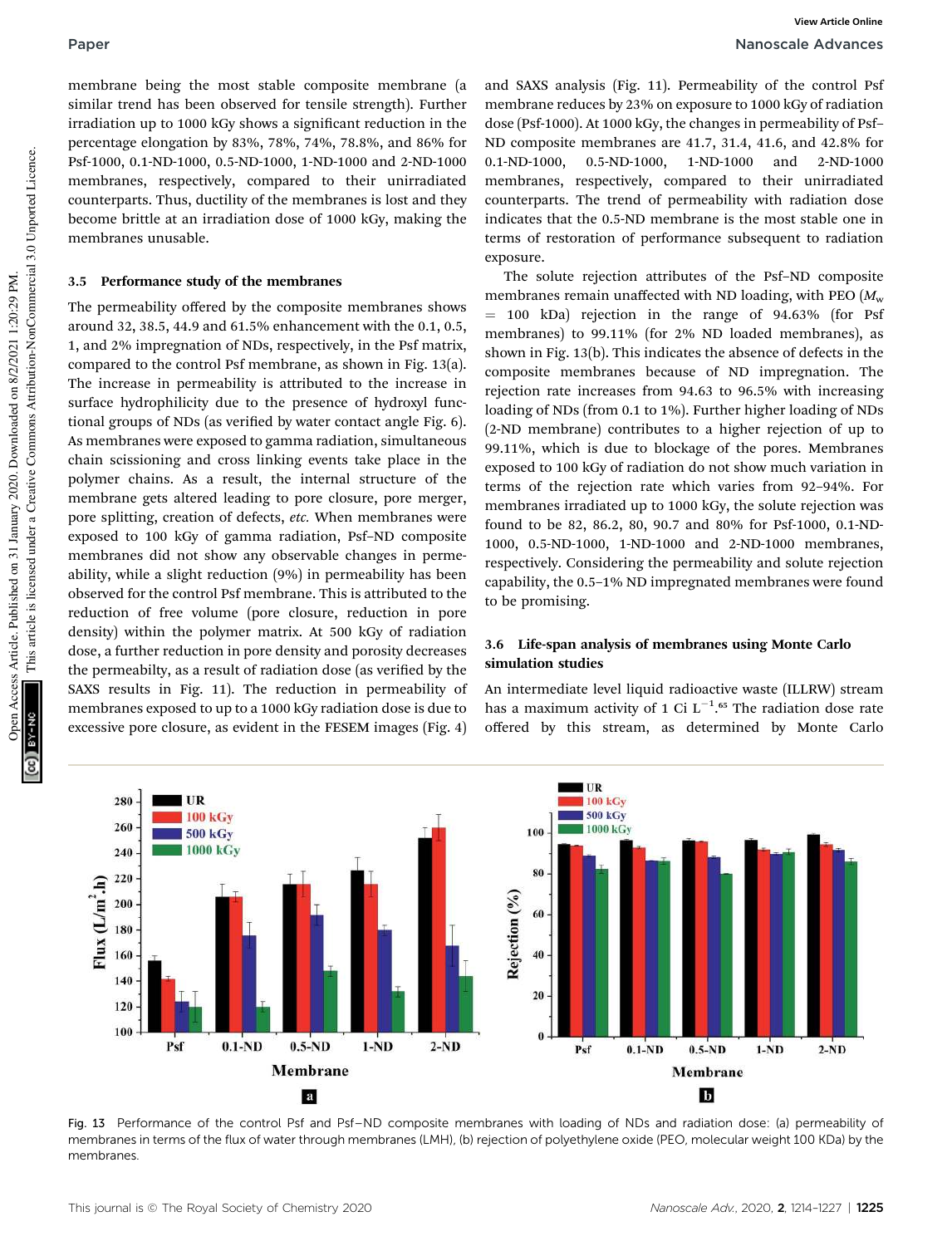#### Nanoscale Advances Paper

simulation, was found to be 115.4 Gy per h. From our studies, the Psf membranes were found to be stable up to 100 kGy. Whereas, all the Psf–ND composite membranes were established to be stable up to 500 kGy, with the 0.5-ND membrane being the most stable one. The dose rate obtained from Monte Carlo simulation studies was used to calculate the life span of the membranes in an actual ILLRW environment. It was found that, to absorb a radiation dose of 500 kGy, a Psf–ND composite membrane would take 3 years and 8 months. Thus, the 0.5-ND membrane can be operated for about 3 years and 8 months. On the other hand, a Psf membrane, which is claimed to be stable up to 100 kGy, shall deteriorate in about 9 months. Thus, the Psf–ND composite membrane with an optimum loading of 0.5% ND is a radiation resistant membrane material, which can extend the application of polymeric membranes in the radioactive domain.

## 4 Conclusions

Gamma radiation resistant Psf–ND composite membranes were developed, with 0.5% loading of NDs as optimum. These membranes were found to be stable up to a radiation dose of 500 kGy, without compromise in the performance and in the mechanical and structural properties of the membranes. The radiation resistance properties of the composite membranes were attributed to the unique surface chemistry of NDs, having hydroxyl and carboxyl groups over them, which are responsible for ensuring homogeneous and enhanced interaction of the nanomaterials with the Psf host matrix. Interestingly, these groups play a pivotal role in protecting the polymer backbone from disintegration by scavenging the secondary free radicals generated *in situ* in gamma-induced radiolysis, as confirmed in the pulse radiolysis studies (ESI Section S4†). This is in addition to the most important feature of the NDs, that is the hardness, which brings in further stability to the composite in acting as a potential barrier to the gamma radiation. The Monte Carlo simulation studies coupled with the experimental findings confirm that these composite membranes with optimum loading of NDs will have a 5 times enhanced life span in an intermediate liquid radioactive effluent, compared to the control Psf membranes. Thus, it is exciting to claim, for the first time, that these Psf–ND composite membranes can have the potential applications in the nuclear fuel cycle, circumventing the practical limitations encountered in the deployment of polymeric membranes in this domain.

## Conflicts of interest

There are no conflicts to declare.

## Acknowledgements

The authors would like to acknowledge Dr Nilanjal Misra and Dr N. K. Goel, RTDD (BARC) for FTIR and contact angle analysis; Mr P. P. Surve and Mr R. B. Bramhane of Membrane Development Section (BARC) for assisting in the fabrication of membranes using a table top membrane casting machine.

## Notes and references

- 1 *The nuclear fuel cycle from ore to wastes*, ed. P. D. Wilson, Oxford University Press, United Kingdom, 1996.
- 2 L. E. Roberts, *Annu. Rev. Nucl. Part. Sci.*, 1990, 40, 79–112.
- 3 R. E. Berlin and C. C. Stanton, *Radioactive waste management*, John Wiley and Sons Inc, United States, 1988.
- 4 J. Lento and R. Harjula, *Solvent Extr. Ion Exch.*, 1987, 5, 343– 352.
- 5 S. A. Khan, M. A. Khan, *et al.*, *Waste Manag.*, 1995, 15, 271– 282.
- 6 K. Raj, K. Prasad and N. Bansal, *Nucl. Eng. Des.*, 2006, 236, 914–930.
- 7 E. P. Horwitz, M. L. Dietz, R. Chiarizia, H. Diamond, S. L. Maxwell III and M. R. Nelson, *Anal. Chim. Acta*, 1995, 310, 63–78.
- 8 X. Sun, H. Luo and S. Dai, *Chem. Rev.*, 2011, 112, 2100–2128.
- 9 M. I. Ojovan and W. E. Lee, *An introduction to nuclear waste immobilisation*, Newnes, 2013.
- 10 C. Hill, J.-F. Dozol, V. Lamare, H. Rouquette, S. Eymard, B. Tournois, J. Vicens, Z. Asfari, C. Bressot and R. Ungaro, *et al.*, *Calixarenes 50th Anniversary: Commemorative Issue*, Springer, 1994, pp. 399–408.
- 11 International Atomic Energy Agency, *Application of Membrane Technologies for Liquid Radioactive Waste Processing*, International Atomic Energy Agency, Vienna, 2004.
- 12 Y. Lu, T. Chen, X. Chen, M. Qiu and Y. Fan, *J. Membr. Sci.*, 2016, 514, 476–486.
- 13 W. Koros, G. Fleming, S. Jordan, T. Kim and H. Hoehn, *Prog. Polym. Sci.*, 1988, 13, 339–401.
- 14 S. A. Piletsky, H. Matuschewski, U. Schedler, A. Wilpert, E. V. Piletska, T. A. Thiele and M. Ulbricht, *Macromolecules*, 2000, 33, 3092–3098.
- 15 N. Combernoux, L. Schrive, V. Labed, Y. Wyart, E. Carretier, A. Benony-Rhodier and P. Moulin, *J. Membr. Sci.*, 2015, 480, 64–73.
- 16 J. Brown and J. O'Donnell, *J. Appl. Polym. Sci.*, 1979, 23, 2763– 2775.
- 17 N. N. Rupiasih and P. Vidyasagar, *Polym. Degrad. Stab.*, 2008, 93, 1300–1307.
- 18 K. Murakami and H. Kudo, *Nucl. Instrum. Methods Phys. Res., Sect. B*, 2007, 265, 125–129.
- 19 A. S. Edelstein and R. Cammaratra, *Nanomaterials: synthesis, properties and applications*, CRC press, 1998.
- 20 R. A. Damodar, S.-J. You and H.-H. Chou, *J. Hazard. Mater.*, 2009, 172, 1321–1328.
- 21 D. Ciprari, K. Jacob and R. Tannenbaum, *Macromolecules*, 2006, 39, 6565–6573.
- 22 E. Kablov, S. Kondrashov and G. Y. Yurkov, *Nanotechnol. Russ.*, 2013, 8, 163–185.
- 23 J.-Y. Raty and G. Galli, *J. Electroanal. Chem.*, 2005, 584, 9–12.
- 24 R. Mishra, A. Chhalodia and S. Tiwari, Recent progress in nanodiamonds: Synthesis, properties and their potential applications, *Veruscript Functional Nanomaterials*, 2018, 2, 8W2EG0.